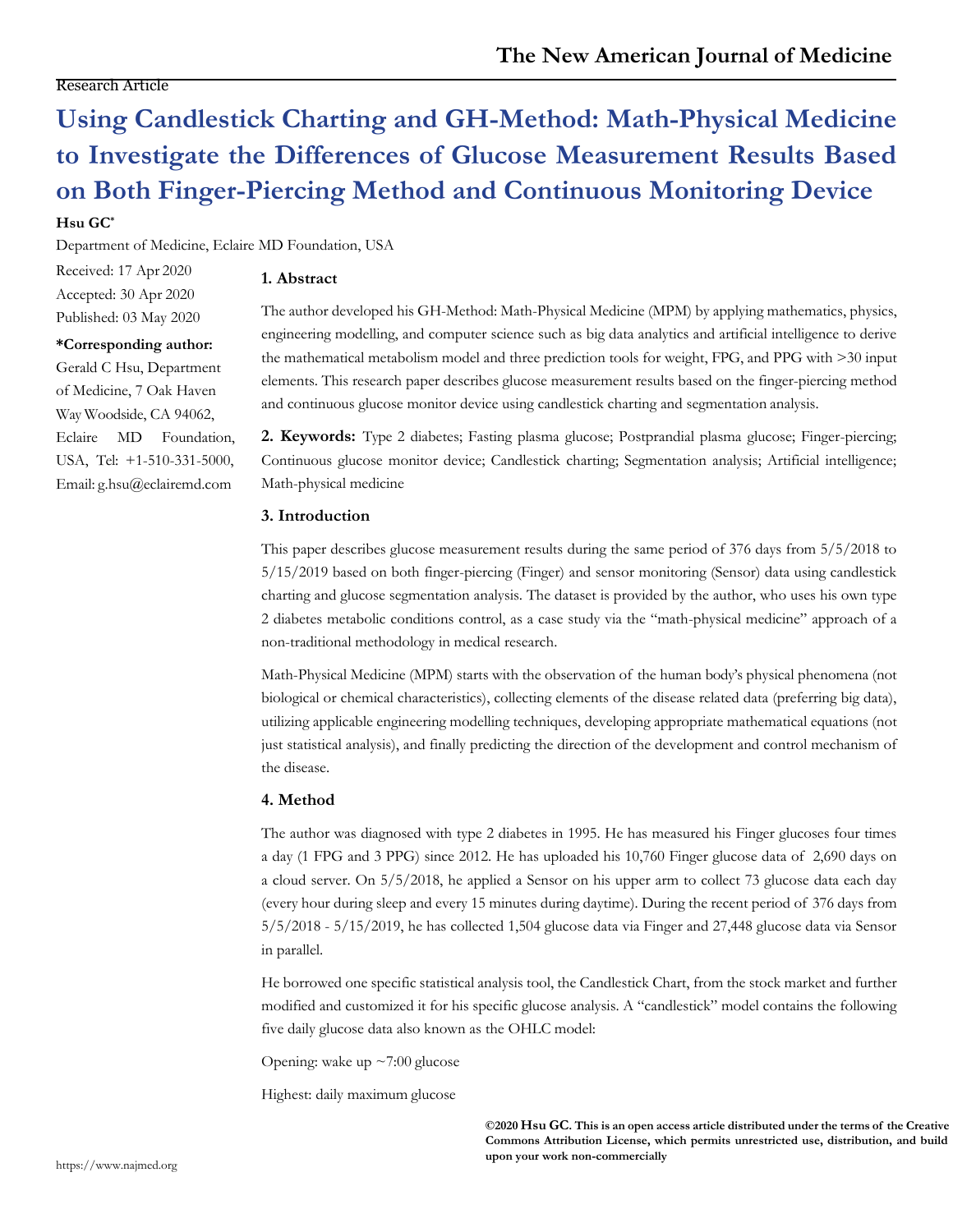Lowest: daily minimum glucose

Closing: pre-bedtime ~23:30 glucose

Average: daily average glucose

However, his Finger Candlestick model's wake up and pre-bedtime glucoses are identical since he did not measure his finger glucose prior to bedtime (Figure 1). These two Candlestick models provide four to five data per day on the chart instead of the traditional graphic chart of having only one testeddata.



 **Figure 1:** Sample drawing of two candlesticks

Based on these two sets of 376 candlesticks for each one, various glucose patterns and their moving trends can be observed and analysed through further mathematical and statistical operations. Finally, by using his acquired medical domain knowledge, he then interpret these mathematical results into biomedical phenomena in order to discover some hidden medical facts and their potential dangers to his health (Table 1).

| Method                  | Finger(F) | Sensor(s) | F/S  |
|-------------------------|-----------|-----------|------|
| Time per Day            | 4         | 73        |      |
| Open (Morning)          | 112       |           | 96%  |
| Close (pre-Bed)         | 112       | 121       | 935  |
| Highest                 | 135       | 187       | 72%  |
| Lowest                  | 99        | 90        | 110% |
| <b>Averaged Glucose</b> | 116       | 129       | 90%  |
| (5/5/2018 - 5/15/2019)  |           |           |      |
| Glucose $> 180$ avg     | 204       | 199       | 103% |
| Glucose $> 180\%$       | 1.10%     | 4.40%     |      |
| Glucose $> 140$ avg     | 161       | 160       | 101% |
| Glucose $> 140%$        | 6.80%     | 31.00%    |      |
| Glucose $> 70$ avg      | 69        | 65        | 106% |
| Glucose $> 70%$         | 0.30%     | 0.20%     |      |
| <b>FPG</b>              | 112       | 112       | 100% |
| <b>PPG</b>              | 116.00%   | 134.00%   | 87%  |

**Table 1:** HOLC data and Glucose Segmentation Analysis results

#### **Citation:** Hsu GC, Using Candlestick Charting and GH-Method: Math-Physical Medicine to In- 2 vestigate the Differences of Glucose Measurement Results Based on Both Finger-Piercing Method and Continuous Monitoring Device. The New American Journal of Medicine. 2020;V1(2):1-4.

#### **5. Results**

Here are some of his research findings:

- 1. His average Finger glucose (116 mg/dL) is  $\sim$ 10% lower than the average Sensor glucose (129 mg/dL). This is due to the Finger testing being performed around 2 hours after first bite of meal and actually the real peak of PPG usually happens around 1 hour after meal (~45 to 75 minutes).
- 2. The H-value (averaged daily highest glucoses) of sensor is 187 mg/dL while Finger's H-value is only 135 mg/ dL (missed by almost 30%). Furthermore, via a glucose segmentation pattern analysis for glucoses >140 mg/dL, there are 31% of high glucoses captured by Sensor while only 7% for Finger. The excessive energy carried by high glucoses are the major cause of diabetes complications such as CVD, stroke, renal and eye issues.
- 3. The FPG differences between two methods are negligible, while PPG is a different situation (PPG contributes ~80% of HbA1C). Sensor's PPG (134 mg/dL) is 13% higher than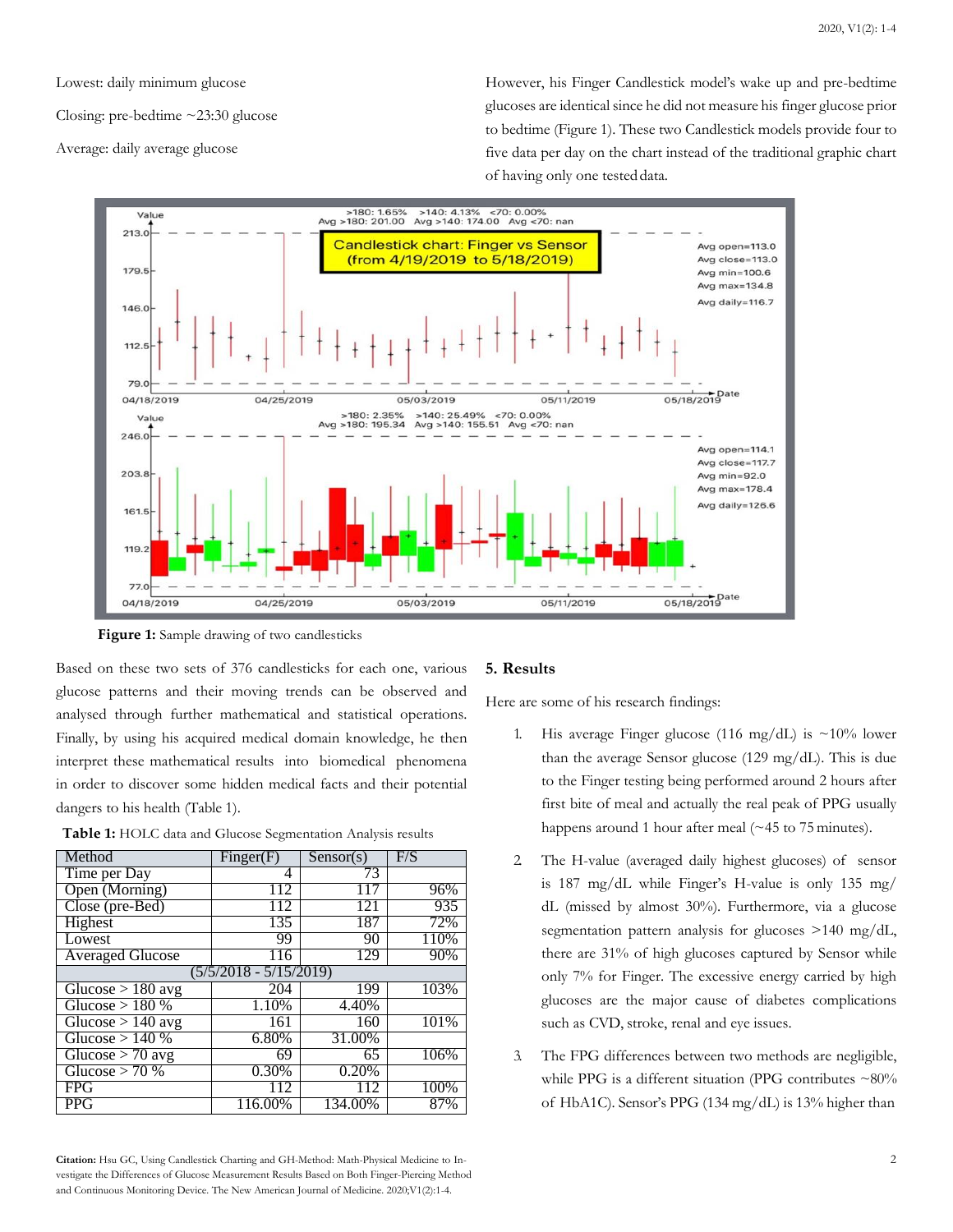Finger's PPG (116 mg/dL).

4. Due to the large size of Sensor data, it even shows 65% correlation between 90-days moving average data of FPG and PPG. This high correlation could not be identified in Finger data (Figure 2).



 **Figure 2:** Candlestick Chart for both Finger and Sensor

# **6. Conclusion**

This paper has further demonstrated the power of the GH-Method: math-physical medicine (Figure 3). It utilizes observation of the physicalphenomenaof glucose,derivationof mathematicalequations,

application of computer technology, and finally combined with biomedical domain-knowhow for further medical interpretations in order to discover and predict more hidden biomedical facts regarding the human body.